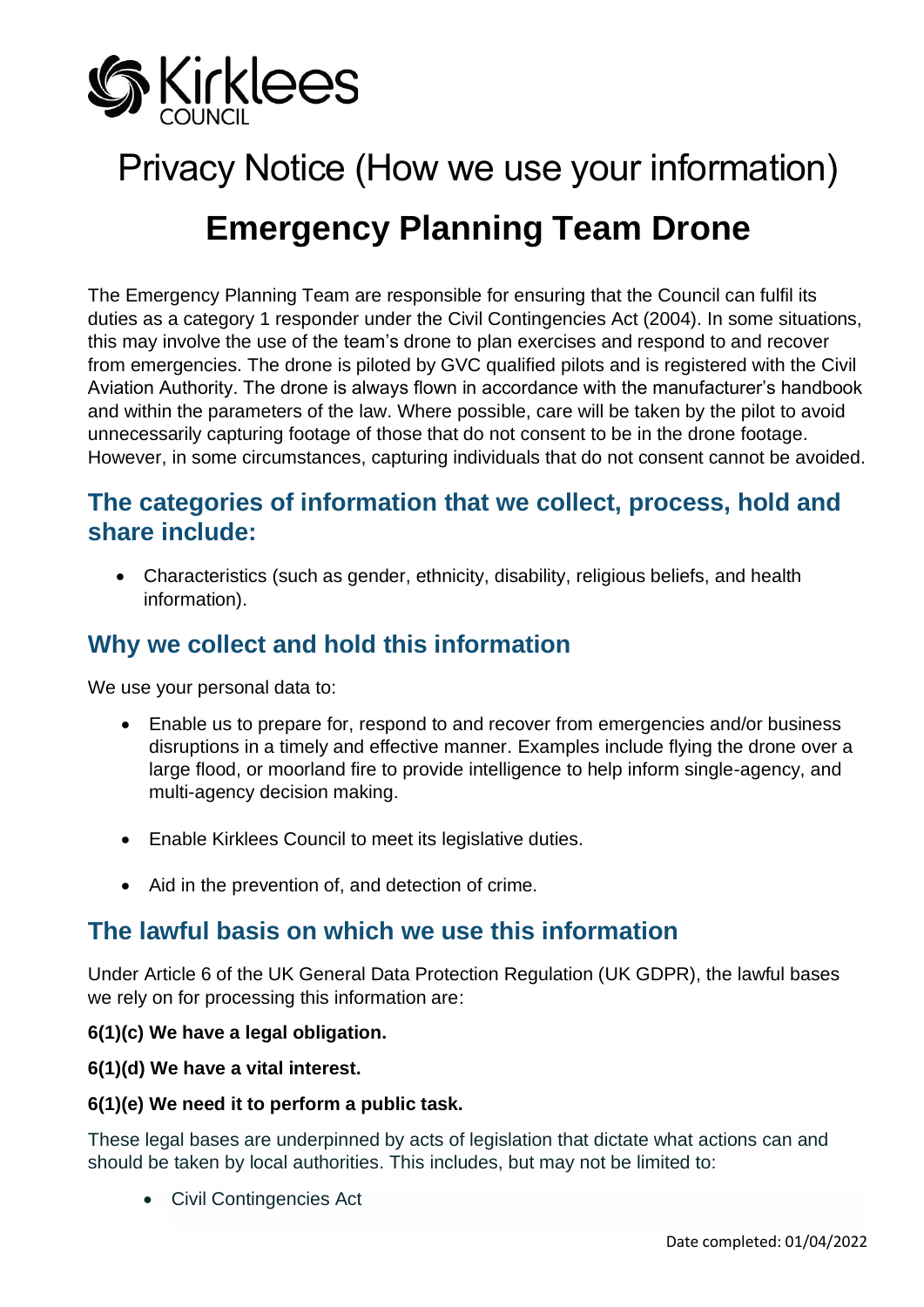

• Health and Safety at Work Act (and Regs)

In order to do this work, we also need to collect some special category data. This is personal data that needs more protection because it is sensitive. Under Article 9 of the UK General Data Protection Regulation (UK GDPR), the lawful bases we rely on for processing special category information are:

#### **9(2)(c) It is in your vital interests**

#### **9(2)(g) Reasons of substantial public interest (with a basis in law)**

## **How we store your personal information**

Your information is safely stored on the drones encrypted SD card, and if appropriate, the Council's secure networked drives. Only individuals with a legitimate need to access the drones footage have authorisation and permissions to view it.

We keep the drone footage for a maxim of 6 years. We will then dispose the drone footage by manually deleting it from the SD card and Council's secure networked drives.

## **Who we may share your information with**

We may sometimes share the information we have collected about you where it is necessary, lawful and fair to do so. In each case we will only share the minimum amount of information, only when required, for the following reasons:

- To prepare for, respond to and recover from emergencies and business disruptions. Examples include flying the drone over a large flood, or moorland fire to provide intelligence to help inform single-agency, and multi-agency decision making.
	- To enable other Council Teams, and our partners to undertake their functions.
	- To assist in any post incident investigations.

We may share this information with:

- Other services within Kirklees Council.
- Other partners such as the fire service and the police.

We do not share personal information about you with anyone else without consent unless the law and our policies allow us to do so.

## **Your data protection rights**

Under data protection law, you have a number of rights, including the right to have your records rectified and the right to ask for access to all the information the Council holds about you. These rights are listed in more detail on [Kirklees Council's data protection rights page.](https://www.kirklees.gov.uk/beta/information-and-data/general-data-protection-regulation.aspx)

You are not required to pay any charge for exercising your rights. If you make a request, we have one month to respond to you.